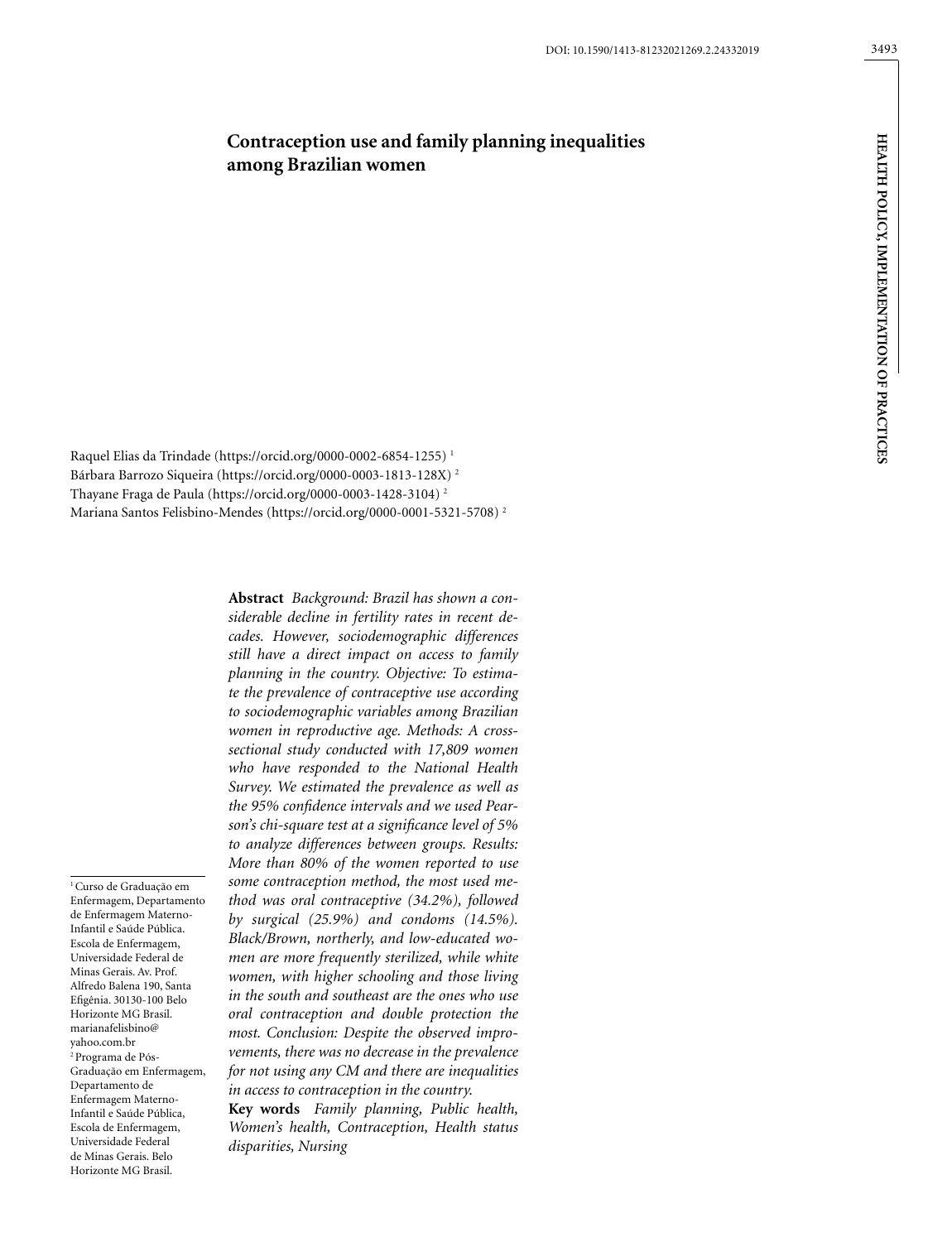# **Introduction**

In recent decades, Brazil has shown a high drop in its fertility rate, as well as several Latin American countries. Data from the Brazilian Institute of Geography and Statistics (*Instituto Brasileiro de Geografia e Estatística*, IBGE) have shown that the fertility rate of 6.3 children in 1960 reduced to 1.7 children per woman in 2015<sup>1</sup>. However, this reduction occurred differently among the social classes. First, it occurred among women who had higher schooling and who lived in urban areas. This inequality can be observed in Brazil from the 2010 Census data, which demonstrated a fertility rate of the least developed regions of the country, North and Northeast, of 2.4 and 2.0 children, respectively, while in the most developed regions, South and Southeast, they were 1.8 and 1.7 children per woman².

Despite this reduction, more than half of the pregnancies that occur in Brazil are not planned, according to the national survey Born in Brazil (*Nascer no Brasil*)³. Moreover, women who have planned their pregnancies are mostly white, with higher level of school education, over 35 years of age and in a stable relationship $^{\rm 4}.$ 

The demand for family planning satisfied (DFPS) indicator evaluates women who use some Contraceptive Method (CM) among those who need to use, i.e., fertile women who do not want to become pregnant in the next two years or are not sure if they want<sup>5.</sup> A recent research has shown that, in Brazil, the rate of DFPS among married or in stable union women was the second highest in Latin America (94.7%)<sup>6</sup>. However, this is a result that is limited to married women, not constituting even half of the female population of childbearing age in Brazil7 .

A study conducted in 2018 with data from 77 countries showed that the lowest levels of DFPS indicator occur among younger, poorer women and living in rural areas. This result shows that women with socioeconomic criteria who place them in a position of vulnerability are more prone to not using any CM and, consequently, have unplanned pregnancies. In addition, it evidences the need to include all women in the Reproductive Planning (RP) researches. In this research, Brazil was not considered,<sup>8</sup> probably due to limited data from the most recent national surveys on the subject.

In addition to the use, the ranking of the CMs, which lists the most used CMs, varies according to the socioeconomic conditions and cultural aspects of the population. In Mexico, for instance,

among the most widely used methods are the surgical ones in the female population and the Intrauterine Device (IUD)9 . In the United Arab Emirates, condoms lead the ranking, followed by the IUD and the withdrawal method. Vasectomy does not rank in this country, which reinforces gender inequality<sup>10</sup>.

It is also noteworthy that the National Survey of Demography and Health of Children and Women (*Pesquisa Nacional de Demografia e Saúde da Criança e da Mulher*, PNDS), 2006, was the last national survey which considered the RP as a structuring objective. However, in their publications, only women with a partner were considered to investigate the use of contraception methods in relation to their sociodemographic  $conditions<sup>11</sup>$ , disregarding women without partners who would also benefit from contraception.

RP actions are important health interventions because the use of CMs and, consequently, the reduction in family size leads to a reduction in morbidity and mortality<sup>12</sup>. In Brazil, maternal mortality due to abortion complications is the fifth leading cause of death in the country<sup>13</sup>. Data from the 2016 National Abortion Survey showed that 13% of the women interviewed had an abortion due to unwanted pregnancies<sup>14</sup>.

Identifying the coverage indicators, such as the proportion of people receiving the service they need<sup>12</sup> becomes critical for formulating public health policies aimed at maternal and child welfare<sup>10</sup>. In this case, we are considering all women of childbearing age, regardless of their marital status.

We believe that analyzing the prevalence of use and ranking of the CMs, according to sociodemographic characteristics, as proposed in this study, allows investigating important differences in the RP of Brazilian women. Therefore, the objectives were to estimate the prevalence of CM use, to enumerate the reasons for not using them, to show which methods are most commonly used and the prevalence of CM use, according to the sociodemographic variables among Brazilian women of reproductive age.

# **Material and methods**

#### **Study type and data source**

This is a population-based cross-sectional study that used secondary data from the National Health Survey (NHS) for the "R Module" which contains information on Women's Health,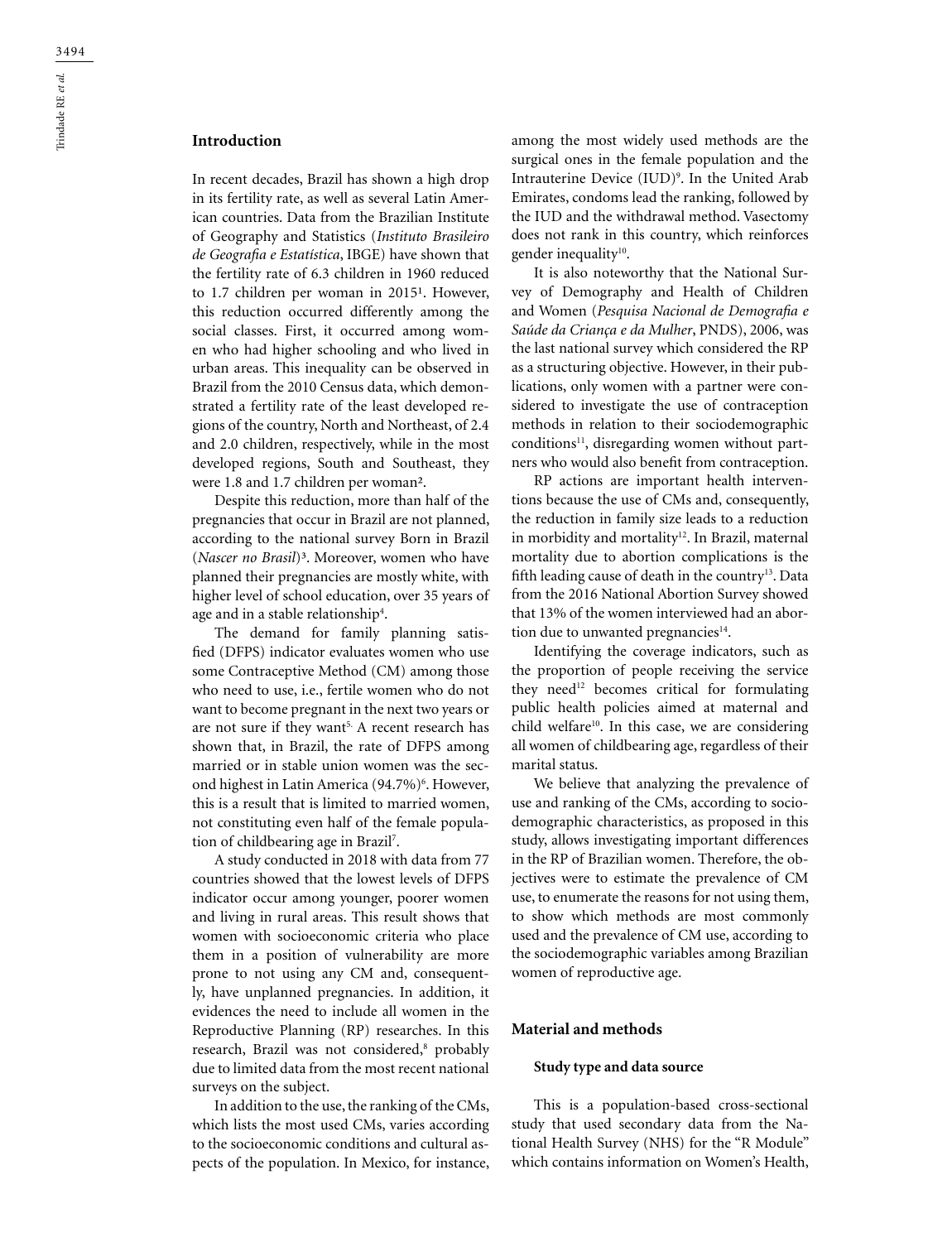3495

Reproductive Planning and Contraception and is publicly available in: [https://ww2.ibge.gov.br/](https://ww2.ibge.gov.br/home/estatistica/populacao/pns/2013/default.shtm) [home/estatistica/populacao/pns/2013/default.](https://ww2.ibge.gov.br/home/estatistica/populacao/pns/2013/default.shtm) [shtm](https://ww2.ibge.gov.br/home/estatistica/populacao/pns/2013/default.shtm).

#### **National Health Survey 2013 (NHS-2013)**

The NHS is the most current and complete health survey, conducted in households across the country, in partnership with the IBGE, the Oswaldo Cruz Foundation (FIOCRUZ) and the Ministry of Health (MoH). Its main objective was to produce data regarding the health issues of the Brazilians, such as lifestyle, health status, access to services, health promotion, and continuity of care, among others<sup>15</sup>.

Data collection occurred between 2012 and 2013 and the sampling plan included three stages: the first referred to Primary Sampling Units (PSUs); the second, to the draw of households; and the third, to the choice of an individual over 18 years old. At each stage, the draw was conducted by simple random sampling. The research used three questionnaires, one about the characteristics of the housing, another including their residents and the third with information of the elected resident.16 The considered PSUs are part of a subsample of the IBGE Master Sample and the selection of municipalities was performed according to the most recent National Address Book for Statistical Purposes (*Cadastro Nacional de Endereço para Fins Estatísticos*, CNEFE) in the survey year<sup>17</sup>.

The survey questions were separated into modules from "A" to "X". We used the questions from the "R" module regarding women's health, in which women were questioned with topics such as cervical cancer screening, mammography, menstruation and menopause, reproductive history and family planning and contraception. We also used questions from modules "A" (Household Information), "C" (General Characteristics of Residents), "D" (Education Characteristics of people 5 years of age and over) and "I" (Health Insurance Coverage)for information on sociodemographic characteristics<sup>15</sup>.

### **Population**

The survey included 60,202 individuals over 18 years old. Of these, 34,282 were women, of which 22,621 were in their reproductive age (18 to 49 years old). Women who reported not menstruating ( $n = 998$ ) and not having sex in the last 12 months ( $n = 3,155$ ) were excluded, totaling 17,809 women studied (Figure 1).

Therefore, the exclusion criteria of this study are based on the fact that these women were not exposed to the possibility of becoming pregnant. That is, those who have had hysterectomy, are in menopause or never menstruated and those who declared not sexually active<sup>8</sup>.

The MoH defines childbearing age women as those between 10 and 49 years old<sup>18</sup>. However, the survey included only women over 18 years old and has data from women up to 49 years, so we defined the age group of women of reproductive age as those from 18 to 49 years old.

#### **Dependent variables**

The studied variables were the use and nonuse of any contraceptive method. For the use, CMs were separated into seven categories. The first consisted of the definitive methods, that is, sterilization surgeries (tubal ligation and vasectomy). Then, the hormonal methods were segregated between the oral contraceptives and the other hormonal methods (injectable contraceptive and intradermal implant)<sup>6,8,10</sup>. The fourth and fifth groups originated from methods that, in addition to contraception, also prevent sexually transmitted infections (STIs): condoms (female and male) and double protection (combination of hormonal methods or Intrauterine Device or diaphragm or cream/ovum with any of the condoms) $19$ . The sixth category is the Intrauterine Device (IUD). Finally, a large group called the other contraceptive methods was created, consisting of the traditional method known as calendar rhythm, low adherence methods (cream/ovum and diaphragm), emergency contraceptive pills, other methods cited by woman who was not an option in the questionnaire and other combinations that do not configure double protection<sup>6,8,10</sup>.

### **Independent variables**

The independent variables used were the following: region of Brazil (North, Northeast, Midwest, Southeast and South), housing area (rural or urban), marital status (with or without partner), skin color/race (white, black/brown and yellow/indigenous), age (18 to 24 years old, 25 to 34 years old and 35 to 49 years old), education (0 to 8 years of schooling, 9 to 11, 12 or more) and health insurance (yes or no).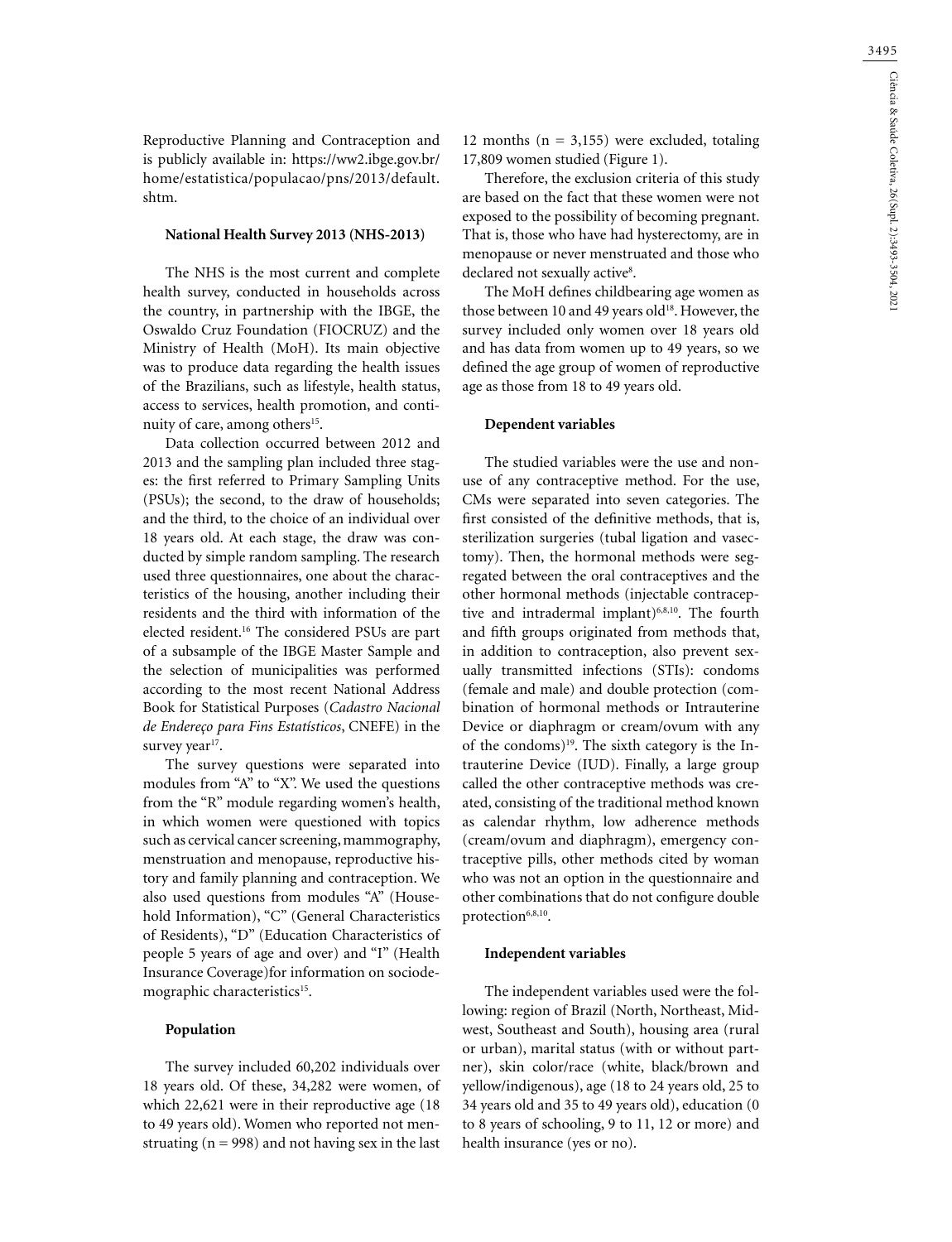

Figure 1. Flowchart of the studied population.

Source: Authors' elaboration.

#### **Data analysis**

Initially, we estimated the prevalence of CM use in the population of Brazilian women in reproductive age. Then, we estimated the prevalence of the reasons for not using the methods and then the ranking of contraception methods in descending order of use was defined. At the end, prevalence of use in relation to sociodemographic variables was analyzed. For each prevalence, 95% confidence intervals (95% CIs) were estimated and the Pearson's chi-square test (p < 0.05) was applied.

Through the statistical program *Stata* version 15.0, and the *survey* module commands, we considered the weights, PSUs and conglomerates, maintaining the representativeness of the samples.

#### **Ethical aspects**

The NHS was approved in 2013 by the National Committee of Ethics in Research for Human Beings of the Ministry of Health, under opinion No. 749/2006. The confidentiality of all participants was preserved and all agreed with the research by signing the free and informed consent form. Our study uses secondary, de-identified data and with publicly available information,

which according to Resolution No. 466 of December 12th, 2012 does not require prior approval by the Ethics Committee.

#### **Results**

More than 80% of the women reported using some contraceptive method. Of the 17,809 women, aged 18 to 49 years old, who menstruate and are sexually active,  $17.6\%$  (n = 3,181) said they did not use any CM. The main reason given for not using contraceptives was willingness or not caring about getting pregnant (37.3%). Also noteworthy is the fact that 3.7% of the Brazilian women do not avoid pregnancy, because they do not know how to do so, where to go, or who to look for counseling (Table 1).

Therefore, 82.4% ( $n = 14,628$ ) of the studied women reported using some contraception method. Among these, 34.2% reported the use of oral hormonal contraceptives, the method most used by Brazilian women, followed by surgical ones (25.9%) (Table 2).

Then, the CM ranking was observed according to the independent variables. We observed differences according to the sociodemographic characteristics of women (Table 3).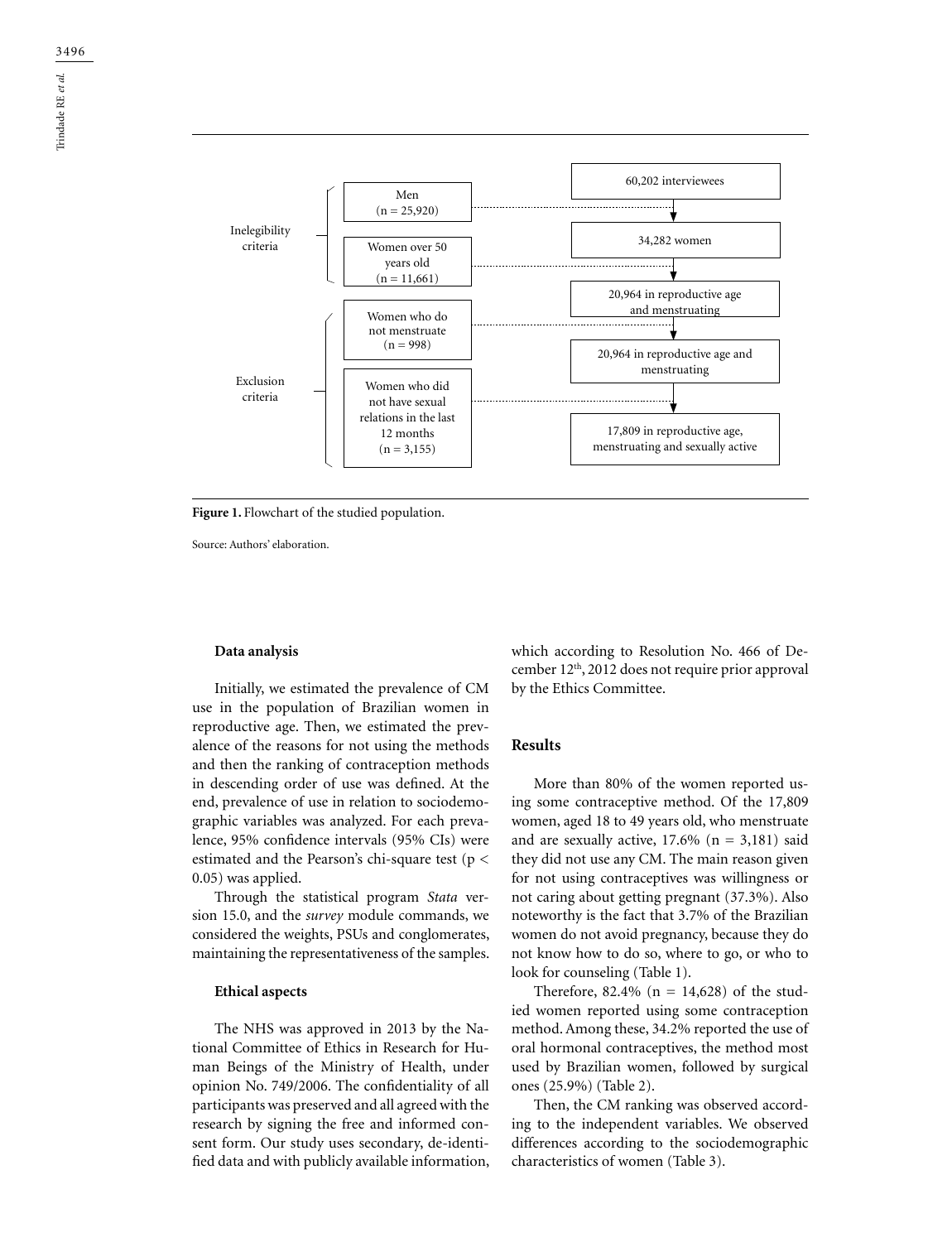| Reason                                                 | $n^*$ | $\frac{9}{6}$ ** | 95% CI***    |
|--------------------------------------------------------|-------|------------------|--------------|
| Wants to get pregnant or doesn't mind getting pregnant | 1,251 | 37.3             | 34.5-40.2    |
| Other reasons****                                      | 855   | 30.6             | 27.7-33.7    |
| Currently pregnant                                     | 602   | 16.3             | 14.3-18.6    |
| Does not have sexual relations with men                | 233   | 8.0              | $6.4 - 10.1$ |
| Religious reasons                                      | 117   | 4.1              | $3.0 - 5.6$  |
| Not sure how to avoid                                  | 73    | 2.6              | $1.7 - 3.9$  |
| Not sure where to go or who to look for counseling     | 50    | 1.1              | $1.0 - 1.7$  |

**Table 1.** Reasons for not using contraception among Brazilian women of reproductive age (18 to 49 years old).

\*sample; \*\*population prevalence; \*\*\*95% confidence interval; \*\*\*\*other reasons specified by the woman not available in the questionnaire.

Source: Authors' elaboration.

**Table 2. Ranking for the contraceptive methods used by Brazilian women in their reproductive age (18 to 49 years old).**

| <b>Contraceptive Method</b>    | $n^*$  | $\frac{0}{6}$ ** | $95\%$ CI*** |
|--------------------------------|--------|------------------|--------------|
| Oral contraceptive             | 4,235  | 34.2             | 32.9-35.6    |
| Surgical <sup>1</sup>          | 4,084  | 25.9             | 24.6-27.2    |
| $Condoms^2$                    | 2,579  | 14.5             | 13.5-15.5    |
| Double protection <sup>3</sup> | 1,455  | 9.8              | $8.9 - 10.7$ |
| Other methods <sup>4</sup>     | 1,088  | 7.8              | $7.1 - 8.6$  |
| Other hormonal <sup>5</sup>    | 924    | 6.0              | $5.4 - 6.7$  |
| IUD <sup>6</sup>               | 263    | 1.8              | $1.5 - 2.3$  |
| Total                          | 14,628 | 100              | -            |

\*sample; \*\*population prevalence; \*\*\*95% confidence interval.

1 Surgical: tubal ligation and vasectomy; 2 condoms: female and male condom; 3 double protection: combination of condoms and hormonal methods, diaphragm, IUD or cream/ovum; 4 other methods: calendar rhythm method, ovum/cream, diaphragm, contraceptive emergency pill, other methods, and other combinations that do not configure double protection; <sup>5</sup>other hormonal: injectable and intradermal implant; 6 IUD: intrauterine device.

Source: Authors' elaboration.

The southeast region follows the same national ranking. In the Midwest, the most commonly used methods are surgical (34.4%), instead of the oral contraceptives (32.0%). In the North and Northeast Regions, sterilizations also lead the ranking, but northerners use more condoms (23.6%) than oral contraceptives (16.5%). In the South region there are significant peculiarities, since the oral contraceptives (OC) is the most used method (44.7%), followed by condoms (13.8%) and the double protection (13.6%). The surgical methods appear in fourth place in this region (13.4%).

Women who live in the urban zone followed the ranking of Brazil. Those in rural areas use double protection less, almost twice less, when compared to the national prevalence and the women in urban areas.

Regarding marital status, women living with a partner use less double protection, twice less than women without a partner. Injectable contraceptives and implants have greater adherence in the group of single women. In both marital conditions, the IUD has the same low prevalence  $(1.1\%)$ .

Regarding skin color, white women follow the ranking of Brazil. Black and brown, by a difference of 0.1%, are more sterilized than using oral contraceptives. Women who declared themselves yellow and indigenous use little double protection, since this method was the sixth in their ranking.

Women aged 25-34 years old follow the national ranking, and women aged 35-49 years old use almost twice as much surgical methods as the OC. Younger women use more condoms since,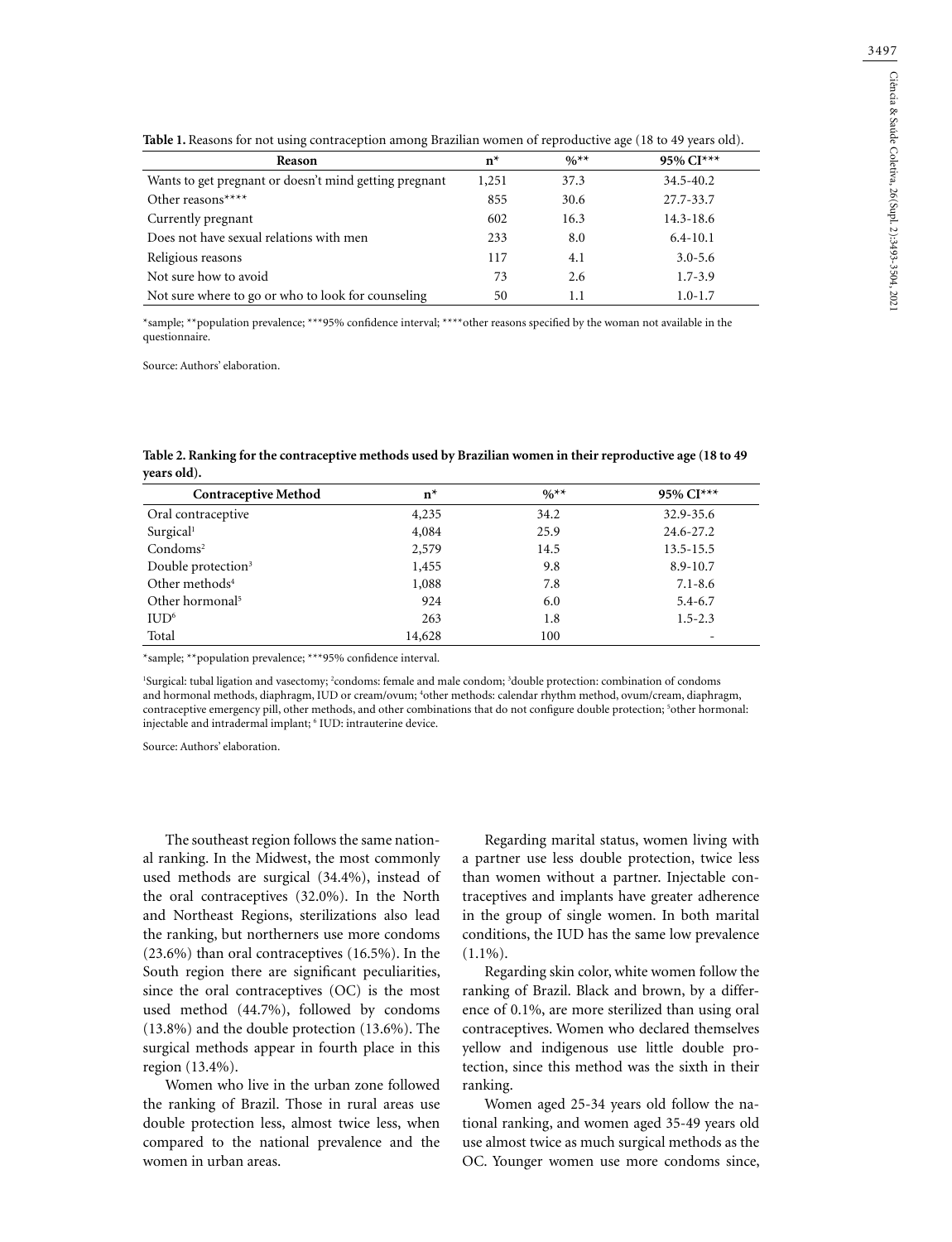**Table 3.** Use of contraceptive methods by Brazilian women of reproductive age (18 to 49 years old) according to their sociodemographic variables.

| Sociodemographic contraceptive | Oral          | Surgical <sup>1</sup> | Condoms <sup>2</sup> | Double<br>protection <sup>3</sup> | Other<br>methods <sup>4</sup> | Other<br>hormonal <sup>5</sup> | IUD <sup>6</sup> |           |
|--------------------------------|---------------|-----------------------|----------------------|-----------------------------------|-------------------------------|--------------------------------|------------------|-----------|
| variables                      | $\%$ *[R]***  | $\%^{*}$ [R]***       | $\%$ * [R]***        | $\%$ * [R]***                     | $\%$ * [R]***                 | $\%$ * $[{\bf R}]$ ***         | $\% * [R]^{***}$ | $p^{***}$ |
|                                | 95% CI**      | 95% CI**              | 95% CI**             | 95% CI**                          | 95% CI**                      | 95% CI**                       | 95% CI**         |           |
| Region                         |               |                       |                      |                                   |                               |                                |                  | < 0.0001  |
| North                          | $16.5\%[3]$   | 32.5%[1]              | 23.6%[2]             | $9.1\%[5]$                        | $10.0\%[4]$                   | $7.7\%[6]$                     | $0.6\%[7]$       |           |
|                                | 14.4-18.8     | 29.4-35.8             | 20.9-26.6            | $7.6 - 10.8$                      | $7.8 - 12.7$                  | $6.3 - 9.3$                    | $0.4 - 1.1$      |           |
| Northeast                      | 27.1%[2]      | 35.7% [1]             | $15.3\%$ [3]         | $6.9\%[5]$                        | $6.9\%$ [6]                   | $7.4\%[4]$                     | $0.9\%[7]$       |           |
|                                | 24.9-29.4     | 33.2-38.2             | 13.6-17.0            | $5.9 - 8.1$                       | $5.6 - 8.3$                   | $6.2 - 8.7$                    | $0.6 - 1.2$      |           |
| Midwest                        | 32.0%[2]      | 34.4% [1]             | 12.0%[3]             | $8.9\%[4]$                        | $6.5\%[5]$                    | $5.1\%[6]$                     | $1.1\%[7]$       |           |
|                                | 28.8-35.3     | 31.4-37.5             | $10.3 - 14.0$        | $7.3 - 10.8$                      | $5.2 - 8.2$                   | $4.0 - 6.5$                    | $0.8 - 1.6$      |           |
| Southeast                      | 38.6%[1]      | $21.5\%[2]$           | 12.9%[3]             | $10.9\%[4]$                       | $7.9\%[5]$                    | $5.6\%[6]$                     | $2.6\%[7]$       |           |
|                                | $36.2 - 41.1$ | 19.3-24.0             | 11.2-14.7            | $9.2 - 12.8$                      | $6.6 - 9.4$                   | $4.6 - 7.0$                    | $1.9 - 3.5$      |           |
| South                          | 44.7% [1]     | 13.4% [4]             | 13.8%[2]             | 13.6%[3]                          | $7.5\%[5]$                    | $4.5\%[6]$                     | $2.5\%[7]$       |           |
|                                | 41.4-48.1     | 11.3-15.8             | 11.3-16.7            | 11.4-16.1                         | 5.9-9.5                       | $3.2 - 6.2$                    | $1.7 - 3.8$      |           |
| Living zone                    |               |                       |                      |                                   |                               |                                |                  | < 0.0001  |
| Urban                          | 34.0%[1]      | 24.7%[2]              | 14.9%[3]             | $10.5\%[4]$                       | $7.7\%$ [5]                   | $6.3\%[6]$                     | $2.0\%$ [7]      |           |
|                                | 32.6-35.5     | 23.3-26.1             | 13.8-16.0            | $9.6 - 11.6$                      | $6.9 - 8.5$                   | $5.6 - 7.1$                    | $1.6 - 2.4$      |           |
| Rural                          | 35.8%[1]      | 34.4% [2]             | $11.6\%[3]$          | $5.8\%[5]$                        | 7.3%[4]                       | $4.1\%[6]$                     | $1.0\%[7]$       |           |
|                                | 32.6-39.1     | 31.2-37.8             | 9.9-13.6             | $4.5 - 7.4$                       | $5.3 - 10.1$                  | $2.9 - 5.7$                    | $0.5 - 2.2$      |           |
| <b>Marital status</b>          |               |                       |                      |                                   |                               |                                |                  | < 0.0001  |
| Has a partner                  | 35.3%[1]      | 32.6%[2]              | $12.1\%[3]$          | $5.2\%[5]$                        | $7.8\%[4]$                    | $4.4\%[6]$                     | $1.1\%$ [7]      |           |
|                                | 33.2-37.4     | 30.5-34.7             | 10.9-13.4            | $4.3 - 6.2$                       | $6.7 - 9.1$                   | $3.6 - 5.4$                    | $0.8 - 1.6$      |           |
| No partner                     | 33.4% [1]     | 20.6%[2]              | $16.3\%[3]$          | 13.8% [4]                         | $7.5\%[6]$                    | $7.3\%[5]$                     | $1.1\%[7]$       |           |
|                                | 31.6-35.3     | 19.2-22.1             | 15.0-17.8            | 12.4-15.3                         | $6.5 - 8.5$                   | $6.4 - 8.4$                    | $0.8 - 1.6$      |           |
| Skin color                     |               |                       |                      |                                   |                               |                                |                  | < 0.0001  |
| White                          | 39.0%[1]      | 21.2%[2]              | 13.6%[3]             | $11.3\%[4]$                       | 7.9%[5]                       | $4.2\%[6]$                     | 2.9%[7]          |           |
|                                | 36.7-41.2     | 19.5-22.9             | 12.2-15.3            | $9.8 - 12.9$                      | $6.8 - 9.2$                   | $3.4 - 5.1$                    | $2.2 - 3.8$      |           |
| Black/brown                    | 30.1%[2]      | 30.2%[1]              | $15.1\%[3]$          | $8.9\%[4]$                        | $7.2\%[6]$                    | $7.6\%[5]$                     | $1.0\%$ [7]      |           |
|                                | 28.4-31.8     | 28.4-31.9             | 13.9-16.5            | 7.9-9.9                           | $6.4 - 8.2$                   | $6.6 - 8.7$                    | $0.7 - 1.4$      |           |
| Yellow/indian                  | 32.7% [1]     | 23.3%[2]              | $15.4\%[3]$          | $7.2\%[6]$                        | 12.0%[4]                      | $8.8\%[5]$                     | $0.6\%[7]$       |           |
|                                | 22.3-45.1     | 15.8-33.1             | $9.7 - 23.5$         | 4.3-11.9                          | $5.1 - 25.8$                  | $4.9 - 15.1$                   | $0.2 - 2.0$      |           |

it continues

when combined with the use of condoms and double protection, the prevalence reaches almost 36%, while that of older women is 17.6%. Women aged 18 to 24 have only a 0.3% prevalence of IUD.

Women who studied from 9 to 11 years follow the national ranking, while the most educated women use the IUD more than other women. Comparing them with those with less education, this difference is six-fold. Women with a lower education level use sterilization more (39.7%) than other CMs.

Having or not health insurance does not change the CM ranking since, in both cases, the

national standard is followed. However, there are important differences in the prevalences. For instance, the IUD is used almost four times as often by those with health insurance compared to those without.

# **Discussion**

Our study showed that most Brazilian women use some method of contraception and the reason most answered by those who do not use was wanting or not caring about pregnancy. Current-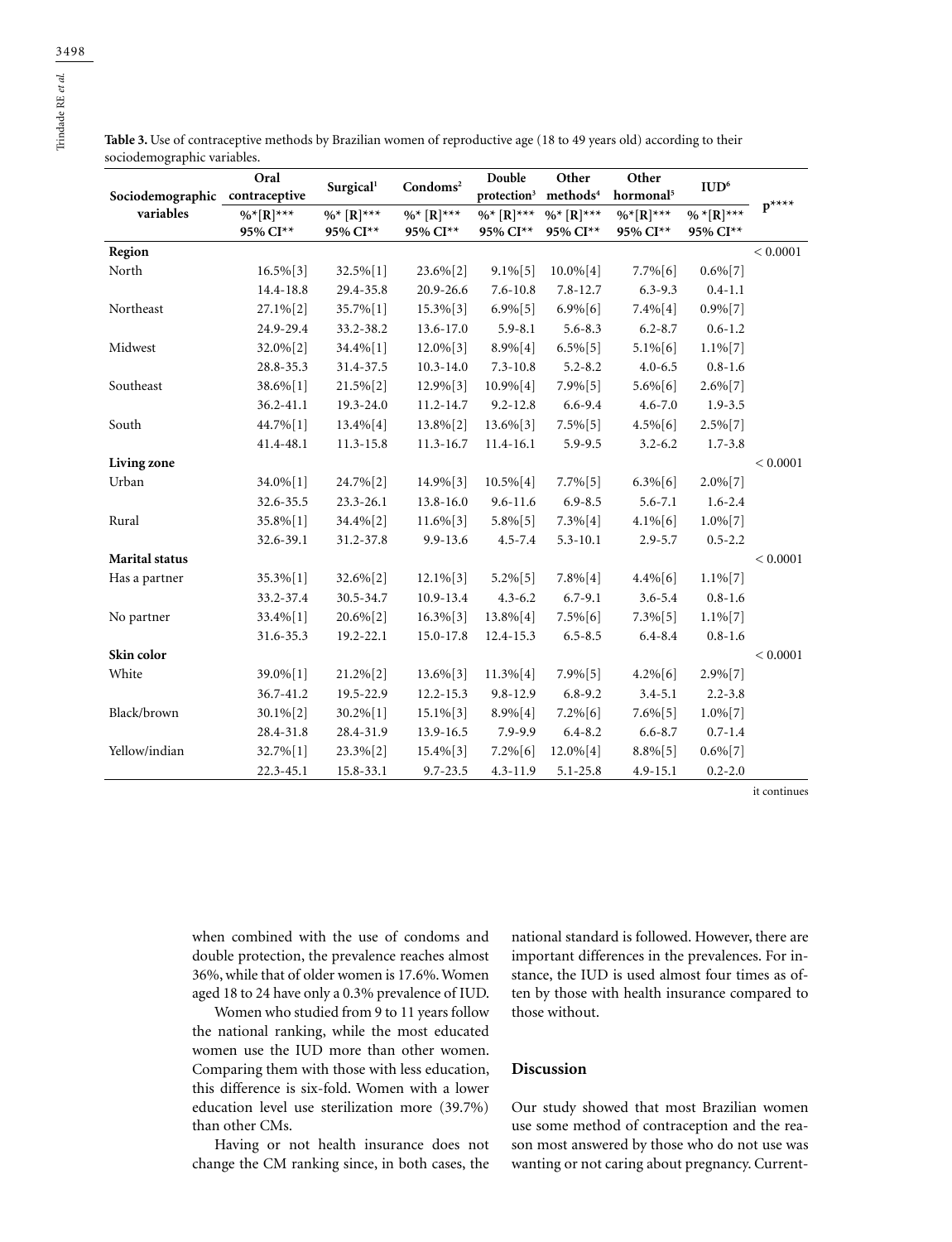| Sociodemographic contraceptive | Oral                        | Surgical <sup>1</sup>      | Condoms <sup>2</sup>      | Double<br>protection <sup>3</sup> | Other<br>methods <sup>4</sup> | Other<br>hormonal <sup>5</sup>       | IUD <sup>6</sup>        |           |
|--------------------------------|-----------------------------|----------------------------|---------------------------|-----------------------------------|-------------------------------|--------------------------------------|-------------------------|-----------|
| variables                      | $%$ * $[R]$ ***<br>95% CI** | $\%$ $[R]$ ***<br>95% CI** | $\%$ * [R]***<br>95% CI** | $\%$ * [R]***<br>95% CI**         | $\%^{*}$ [R]***<br>95% CI**   | $\%$ <sup>*</sup> [R]***<br>95% CI** | $%$ *[R]***<br>95% CI** | $p^{***}$ |
| Age                            |                             |                            |                           |                                   |                               |                                      |                         | < 0.0001  |
| 18-24 years old                | 43.5% [1]                   | $1.7\%$ [6]                | $17.4\%$ [3]              | $18.3\%$ [2]                      | $8.3\%[5]$                    | $10.5\%$ [4]                         | $0.3\%[7]$              |           |
|                                | 39.8-47.2                   | $1.1 - 2.6$                | 15.0-20.2                 | 15.5-21.4                         | $6.8 - 10.1$                  | $8.6 - 12.7$                         | $0.2 - 0.6$             |           |
| 25-34 years old                | 40.7%[1]                    | $18.1\%$ [2]               | $14.3\%$ [3]              | $10.9\%$ [4]                      | $7.1\%[5]$                    | $7.2\%[6]$                           | $1.7\%[7]$              |           |
|                                | 38.5-43.0                   | 16.4-19.8                  | 12.9-15.9                 | $9.7 - 12.4$                      | $6.0 - 8.4$                   | $6.1 - 8.4$                          | $1.2 - 2.3$             |           |
| 35-49 years old                | 24.0%[2]                    | 45.2%[1]                   | 12.8%[3]                  | $4.8\%$ [5]                       | $7.6\%[4]$                    | $2.76\%[6]$                          | 2.77% [7]               |           |
|                                | $22.1 - 26.1$               | 43.0-47.5                  | $11.5 - 14.3$             | $4.0 - 5.8$                       | $6.6 - 8.8$                   | $2.2 - 3.5$                          | $2.1 - 3.7$             |           |
| Schooling (in years)           |                             |                            |                           |                                   |                               |                                      |                         | < 0.0001  |
| $0 - 8$                        | $30.0\%[2]$                 | 39.7%[1]                   | $11.4\%$ [3]              | 5.8[5]                            | $6.6\%[4]$                    | 5.7% [6]                             | $0.8\%[6]$              |           |
|                                | 27.9-32.3                   | 37.3-42.1                  | $10.2 - 12.8$             | $4.8 - 6.9$                       | 5.6-7.9                       | $4.8 - 6.8$                          | $0.5 - 1.2$             |           |
| $9 - 11$                       | 36.3%[1]                    | 19.5%[2]                   | $16.2\%$ [3]              | $11.7\%$ [4]                      | 7.5%[5]                       | $7.2\%[6]$                           | $1.5\%$ [7]             |           |
|                                | 34.4-38.2                   | 18.0-21.2                  | 14.8-17.8                 | $10.4 - 13.1$                     | $6.5 - 8.7$                   | $6.2 - 8.3$                          | $1.0 - 2.3$             |           |
| 12 or more                     | 36.9%[1]                    | $16.0\%$ [2]               | $15.4\%$ [3]              | 13.6%[4]                          | $10.0\%[5]$                   | $3.1\%[7]$                           | $5.1\%[6]$              |           |
|                                | 33.3-40.6                   | 13.6-18.6                  | 12.9-18.2                 | $10.8 - 16.8$                     | $7.9 - 12.7$                  | $2.1 - 4.5$                          | $3.8 - 6.9$             |           |
| <b>Health insurance</b>        |                             |                            |                           |                                   |                               |                                      |                         | < 0.0001  |
| Yes                            | 36.8%[1]                    | $20.8\%[2]$                | 14.2%[3]                  | $11.5\%[4]$                       | $8.4\%[5]$                    | $4.6\%$ [6]                          | $3.8\%$ [7]             |           |
|                                | 34.3-39.4                   | 18.6-23.2                  | $12.5 - 16.0$             | $9.8 - 13.5$                      | $7.0 - 10.0$                  | $3.6 - 5.9$                          | $2.8 - 5.1$             |           |
| N <sub>o</sub>                 | 33.0%[1]                    | 28.2%[2]                   | 14.6%[3]                  | $9.2\%[4]$                        | $7.3\%[5]$                    | $6.7\%[6]$                           | $1.0\%[7]$              |           |
|                                | 31.5-34.7                   | 26.7-29.8                  | 13.5-15.8                 | $8.3 - 10.2$                      | $6.5 - 8.2$                   | 5.9-7.6                              | $0.7 - 1.3$             |           |

**Tabela 3.** Uso dos métodos contraceptivos pelas brasileiras em idade reprodutiva (18 a 49 anos) segundo suas variáveis sociodemográficas.

\*population prevalence; \*\*95% confidence interval; \*\*\*[R] Ranking position of contraceptive methods; \*\*\*\*\*p of Pearson's chi-square test.

'Surgical: tubal ligation and vasectomy; <sup>2</sup>condoms: female and male condom; <sup>3</sup>double protection: combination of condoms and hormonal methods, diaphragm, IUD or cream/ovum; 4 other methods: calendar rhythm method, ovum/cream, diaphragm, contraceptive emergency pill, other methods, and other combinations that do not configure double protection; <sup>5</sup>other hormonal: injectable and intradermal implant; <sup>6</sup>IUD: intrauterine device.

Source: Authors' elaboration.

ly, the oral contraceptive is the most used method by women and the least used is the IUD among the studied categories. We can also infer that the type of method used by the women is related to their socioeconomic status.

Even though a large proportion of women use contraception, more than half of pregnancies in Brazil are unplanned and/or unwanted<sup>3</sup>. A possible explanation for this inconsistency would be that the methods found to be the most used are the short-term ones, that is, they depend on the user to ensure their effectiveness, which can lead to failures. This high prevalence by temporary methods with poor durability, such as oral contraceptives, condoms, diaphragm, calendar rhythm method, emergency contraceptive pills, among others, was also evidenced in a previous study that evaluated contraception in Latin American countries<sup>6</sup>.

Most women who do not use contraception have no indication at all, since they do not care or want to have a pregnancy. In addition, a small portion of Brazilian women does not use any CM, because they do not know where to go, whom to look for information, or do not know how to use it. This allows us to conclude that failures in reproductive planning remains in our country, as the service does not reach all women.

There are gaps to be filled in public policies, as the latest programmatic strategies towards the sexual and reproductive health of Brazilian women were *Rede Cegonha*, from 2011 and the National Policies Plan for Women (*Plano Nacional de Políticas para as Mulheres*, PNPM) from 2013 to 2015. Another important fact was that in 2019 for the first time a World Health Organization (WHO) document, which made commitments on the sexual and reproductive health of popu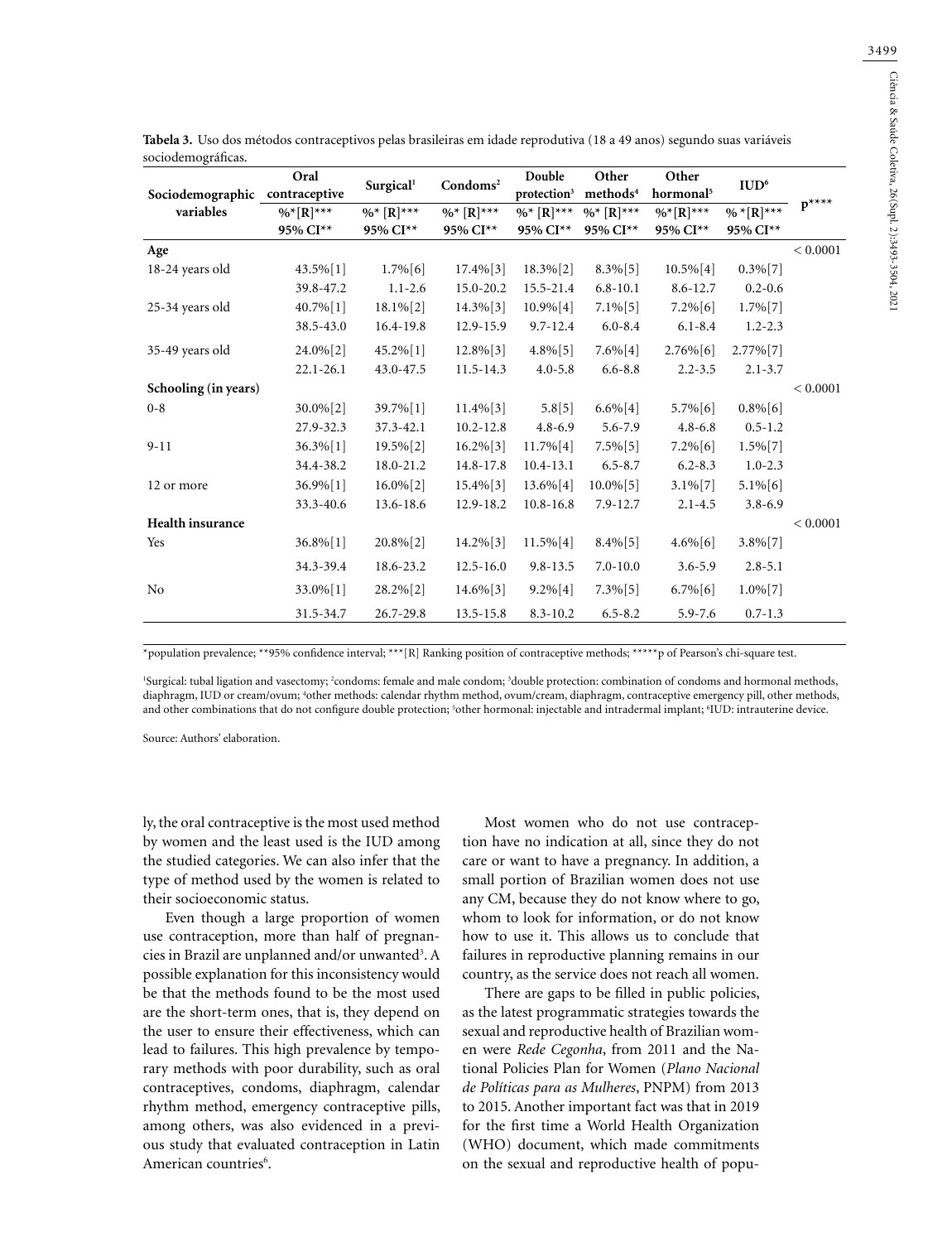lations with other countries, was not signed by Brazil;<sup>20</sup> which could be considered a milestone of the various setbacks most recently experienced in this field in the country.

We should also consider that the improvements obtained in the area of Sexual Health and Reproductive Health are due to previous structuring public policies, such as "More Health: Everyone's Right", which was part of the 2007 Growth Acceleration Program (*Programa de Aceleração do Crescimento*, PAC). This was responsible for expanding reproductive planning actions in the country<sup>21</sup> and by the inversion of the first with second place in the national CM ranking compared to the 2006 PNDS results<sup>11</sup>. The 2003 Secretariat of Policies for Women (*Secretaria de Políticas para as Mulheres, SPM*) also plays an important role in these advances. In 2005, this department has created the PNPM, whose main objective was to strengthen the coordination and articulation of policies to promote gender equality. In 2013, the PNPM was revisited and revised (2013-2015), implementing in one of its lines of action the reproductive planning assistance of Brazilians in full, as well as promoting the sexual and reproductive rights of women, intersectorally<sup>22</sup>. However, in 2016, drastic budget cuts were made in the Women's Health Sector and since then the PNPM has not been renewed<sup>23</sup>. Most recently, through Decree No. 9.417 of June 20th, 201824, SPW was transferred to the Ministry of Women, Family and Human Rights. These changes result in the loss of women's health space in Brazilian public policies, which can generate significant impacts on RP, an area which should be constantly monitored in the country.

Regarding the types of contraception methods used, the surgical methods, which previously topped the ranking $11$ , have now lost their post to oral contraceptives. Industrialization, insertion of women in the labor market, higher education, urbanization, female empowerment and the desire to control the menstrual cycle are some hypotheses for the greater adherence of women to the oral contraceptives<sup>25</sup>. The pills are effective if taken correctly, are practical and do not interfere with the couple's sexual life<sup>26</sup>. In addition, they are easily purchased at the pharmacy counter in Brazil and are available free of charge from the Unified Health System (*Sistema Único de Saúde*, SUS) public service.

Hormone use has increased in Brazil because the latest research on RP has shown that approximately one in five women aged 15 to 49 years old used the pills<sup>11</sup>. At present, it was evidenced that one in three use this method and approximately half of the Brazilian women use some type of hormone (oral, injectable or local, such as the implant) to prevent pregnancy. On the other hand, as presented earlier, these methods are mostly short term and depend on correct and consistent use by the user<sup>27</sup>. In addition, there is evidence of side effects and physiological changes in the woman's body caused by prolonged use of the OCs<sup>26</sup>. In Brazil, around 20% of the women using the OC have been shown they should not use, as they had some contraindication<sup>28</sup>. This fact reinforces that the female body, even when not indicated, is frequently medicalized.

The decline in surgical methods is an important indicator as it points out that women are currently having more information and options to choose from other equally effective but reversible methods. In addition, the most vulnerable women are more frequently submitted to sterilization, since those who use surgical methods the most are those from the North region, those who live in rural areas, black or brown, with less education, and who do not have any health insurance.

We found that only one in four Brazilian women use condoms, which reveals that sexually active women do not use STIs protection in their sexual relations frequently. The results of unprotected sex in the Brazilian scenario are perceptive. In 2017, there were the highest number of newly diagnosed HIV cases in recent years, totaling 42,420 people<sup>29</sup>. Acquired syphilis has also increased dramatically. In 2010, the disease rate was 2%, seven years later it was 58.1%, an increase of over 50%30.

Double protection is the most effective and effective method against unexpected pregnancies and STIs, since it is the combination of condom use with some modern CM<sup>31</sup>. Our results show, on the one hand, that double protection was more used by women from the South, from the urban area, white, with higher education and health insurance. On the other hand, those who use less are those who lived in the Northeast, in the rural area, black and brown, with less education and without health insurance. Thus, it can be verified that there are differences in access and information according to the socioeconomic and demographic group in which the woman is inserted.

Women in the North and Northeast Regions are the ones who only use condoms in their relationships. Black, brown, yellow and indigenous women also use this method more than white women. Condoms do not require a prescription,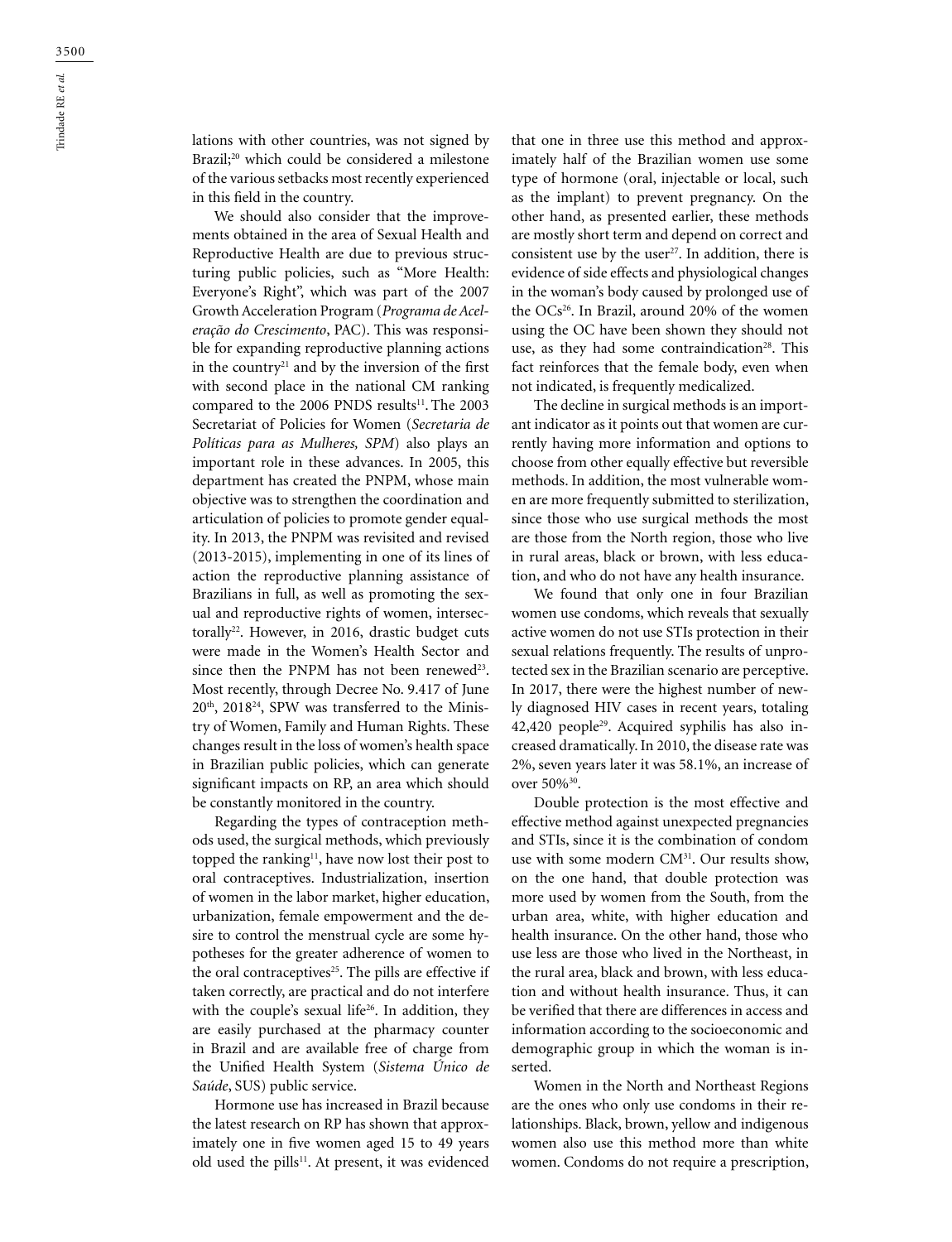they are easily found in the SUS and, compared to other methods, are simpler to use<sup>31</sup>. Thus, we can infer that these women use more condoms not because it is the only method that prevents STIs or because they choose it, but because it is the most accessible, since the North and Northeast regions have less access to social resources, thus having a higher vulnerability index.

The so-called "other methods" of contraception addressed in this paper are in the fifth position in the ranking with a prevalence of almost 8%, surpassing the other hormonal methods and the IUD. This category is composed of ineffective methods and combinations of two or more methods that do not bring any benefit to the user, and these combinations are considered in $coherent<sup>31</sup>$ . Not surprisingly, this category is most commonly used by women living in one of the regions with the least access to the goods and services of Brazilian society: the North region. This fact reinforces the need for improvements in the RP service of these Brazilian women, since we assume that these incoherent choices are made by lack of information or not relying on just one method. The nurse is responsible for promoting educational practices, counseling and clinical activities that empower, through information, men and women in the decision to reproduce or not<sup>3</sup>, which may be failed in the services.

In this study, we observed that the region and the area of residence are related to the CM used by women, as well as having health insurance, skin color/race and education. This relationship occurs in the sense that Brazilian women with some degree of social vulnerability are doubly harmed. That is, there is a social vulnerability indirectly measured by sociodemographic characteristics, the greatest vulnerability in relation to RP. These health inequalities may be exemplified by the fact that women with low education have a pattern of contraception closer to women living in low-income countries, although the ranking of all women remains far from the one found in rich and developed countries<sup>5,6,10,32</sup>.

One explanation for this may be the limitation of the ability to choose between different alternatives arising from the vulnerable life situation in the individual context $33$ , once the right to choose is a key concept that should underpin the RP service<sup>34</sup>. It is known that the SUS equity principle aims to offer more to those who have less<sup>19</sup>. With the health inequities pointed out in this study, we may conclude that this principle needs to be taken up more sharply when offering RP to women with social vulnerabilities, since they are the ones who most need them.

The contraceptive methods called LARC are those that have long duration and are reversible, and their effectiveness is not entirely dependent on the user<sup>27</sup>. The LARCs are considered highly effective and economical, but even with so many benefits, they are mostly used by women with higher incomes and health insurance<sup>6</sup>, which was also found in this study.

The IUD is an example of a LARC, but only two out of 100 Brazilian women use it as a CM. Even when the SUS is making the copper IUD available to users, there are possibly obstacles to its use. In this context, some hypotheses are following ahead: myths about its efficacy and functioning, false contraindication criteria, need for specialized professionals for its insertion<sup>35</sup>, religious issues, difficult access to exams and follow-up appointments, and lack of information about the benefits and action.

This research has some limitations, such as the various combinations of two or more methods considered incoherent. Besides the hypothesis on lack of information, we may infer the survey question did not limited to the CM used at the interview moment, which can generate misunderstandings. Another fact was that tubal ligation and vasectomy were not included in the questionnaire as CM, but as reasons for not avoiding pregnancy. In addition to this misconception, as surgical methods are methods of contraception<sup>6,8</sup>, it has prevented their relation with the use of condoms, which would configure a double protection as well. Another flaw in the questionnaire was the fact that lesbians cannot answer about condom use in their sexual relations, contradicting the 2013 National Lesbian, Gay, Bisexual, Transvestite and Transgender Health Policy<sup>36</sup>. The impossibility of evaluating the answers to the questions about the reasons for not using CMs and the CM type being used, when opened, was also a weakness. Finally, it was not possible to know what was the composition of the oral contraceptives and injectables, nor the class of the IUD. These limitations of the questionnaire should be considered to advance future national surveys that include the RP theme. Another limitation was that women 15 to 17 years old were not included and there may be an overestimation of use, as they generally use less CMs37. Despite these limitations, it was possible to develop the research through the creation of broader CM categories.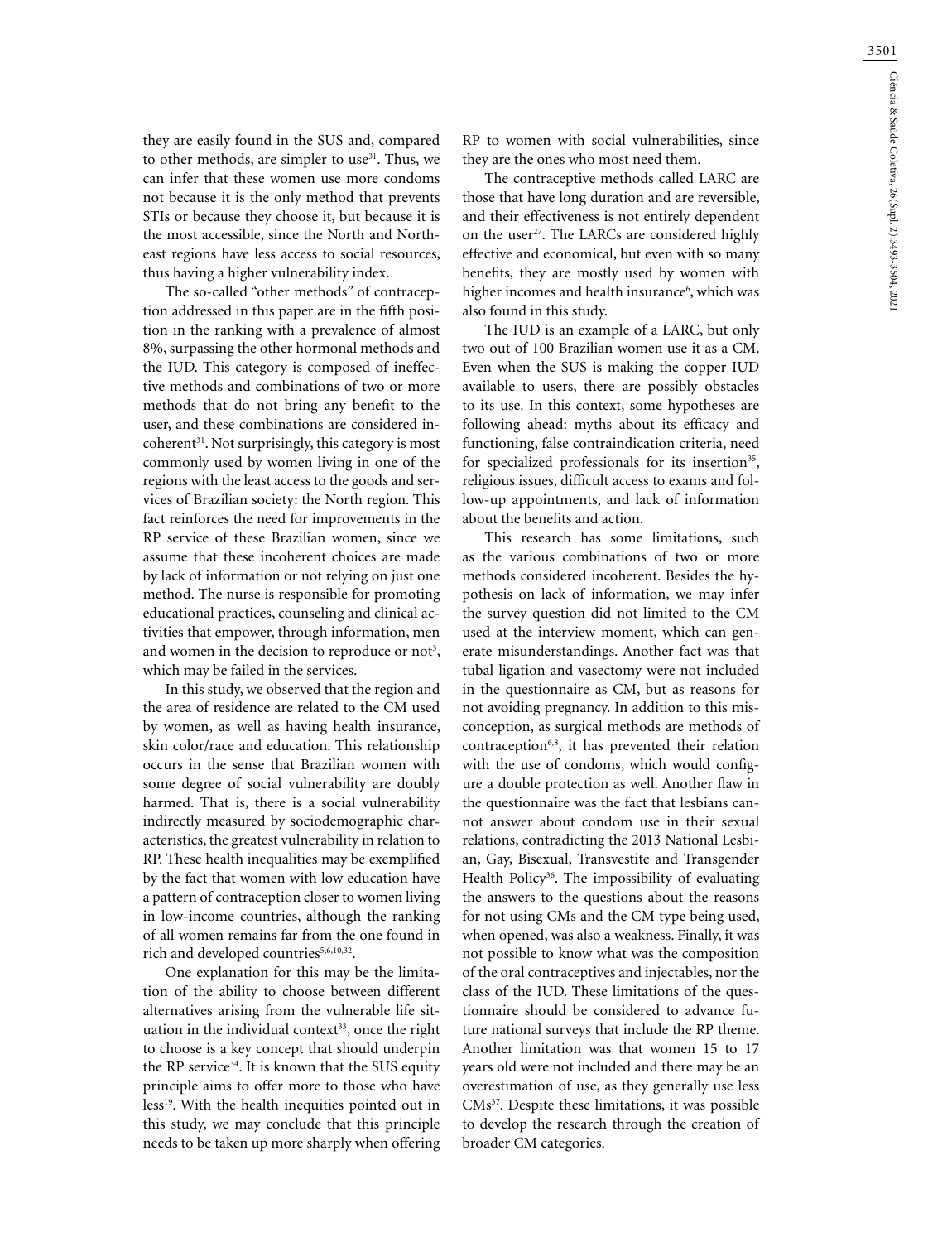# **Conclusions**

We observed important changes in the national ranking, mainly due to the decrease in the prevalence of the use of definitive methods, although it is still far from the rankings found in first world countries, in which long-term methods are most frequently used. The methods used by Brazilian women are directly related to their socioeconomic and demographic variables. In addition, there was no decrease in CM non-usage prevalence

and there are inequalities in access to contraception in the country. Thus, Brazil needs to invest more in public policies that expand access and knowledge in the field of sexual and reproductive health for those women who need it most. We also conclude that it is necessary to expand LARC methods' reach in the SUS, through more information about its advantages, functioning and training of health professionals to increase the offer of the method.

### **Collaborators**

RE Trindade supported the study's design, conducted the analysis and interpretation of data, spearheaded the writing of the first version, participated in critical reviews, and prepared the final version. BB Siqueira and TF Paula participated in analyzing and interpreting data, writing the first version, and critical reviews of the paper. MS Felisbino-Mendes performed the study outline, design, supervised the analysis and interpretation of data, wrote the first version, participated in critical reviews of the paper and contributed to editing and preparing the final version. All authors approved the final version of the manuscript.

## **Acknowledgments**

TF Paula and BB Siqueira thank the Coordenação de Aperfeiçoamento de Pessoal de Nível Superior, CAPES for the social demand master's scholarship.

#### **Financing**

Ministério da Saúde, nº 86, 2014.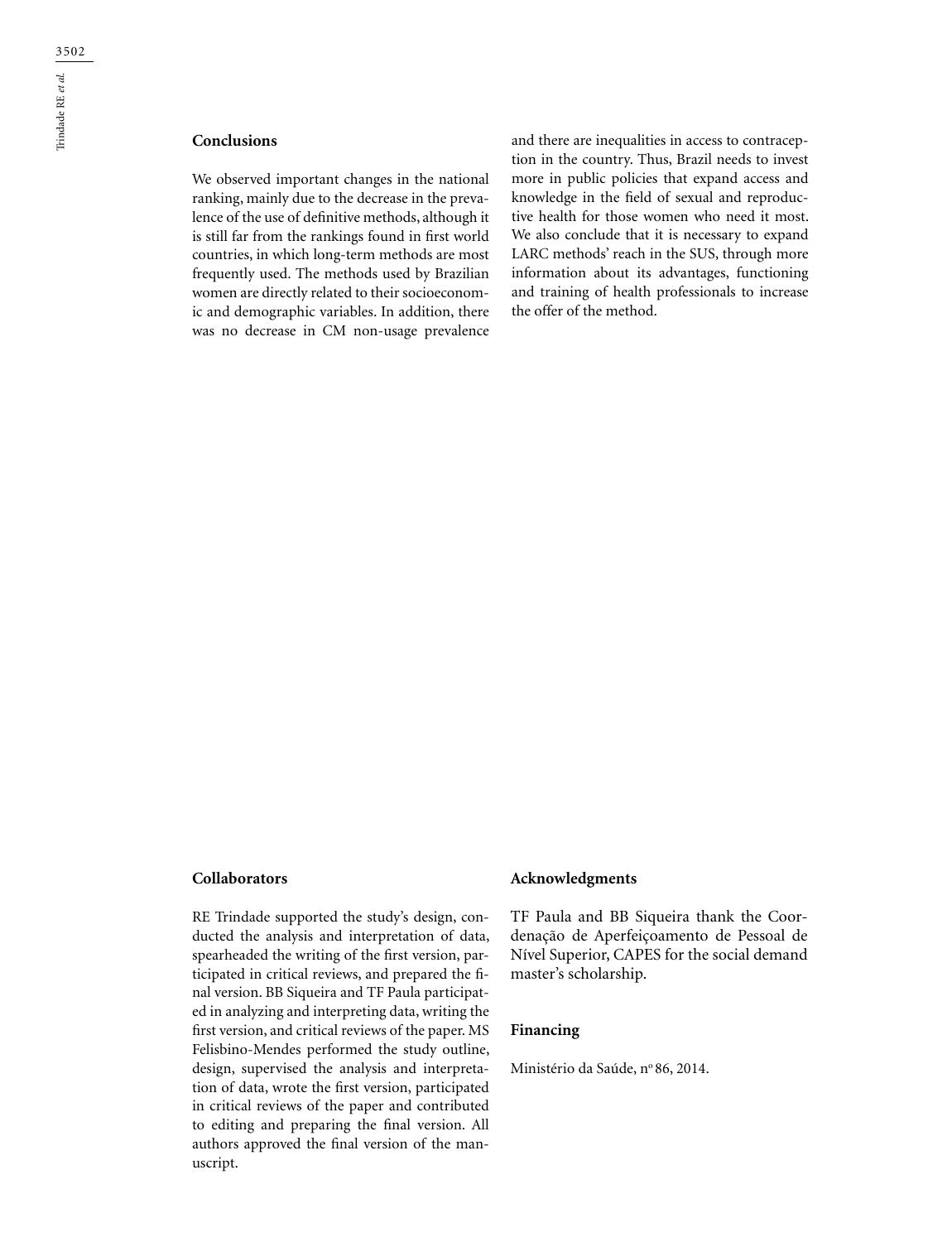#### **References**

- 1. Instituto Brasileiro de Geografia e Estatística (IBGE). *Brasil em síntese* [página na Internet]. [acessado 2019 Abr 12]. Disponível em: [https://brasilemsintese.ibge.](https://brasilemsintese.ibge.gov.br/populacao/taxas-de-fecundidade-total.html) [gov.br/populacao/taxas-de-fecundidade-total.html.](https://brasilemsintese.ibge.gov.br/populacao/taxas-de-fecundidade-total.html)
- 2. Instituto Brasileiro de Geografia e Estatística (IBGE). *Sinopse do Censo Demográfico 2012* [página na Internet]. [acessado 2019 Maio 20]. Disponível em: [https://](https://censo2010.ibge.gov.br/sinopse/index.php?dados=4&uf=00) [censo2010.ibge.gov.br/sinopse/index.php?dados=](https://censo2010.ibge.gov.br/sinopse/index.php?dados=4&uf=00) [4&uf=00.](https://censo2010.ibge.gov.br/sinopse/index.php?dados=4&uf=00)
- 3. Viellas EF, Domingues RMSM, Dias MAB, Gama SGN, Theme Filha MM, Costa JV, Bastos MH, Leal MC. Assistência pré-natal no Brasil. *Cad Saude Publica* 2014; 30(Supl. 1):S85-S100.
- 4. UNFPA [United Nations Population Fund](https://www.unfpa.org/). *Fecundidade e dinâmica da população brasileira*. Brasília: UNFPA; 2018.
- 5. New JR, Cahill N, Stover J, Gupta YP, Alkema L. Levels and trends in contraceptive prevalence, unmet need, and demand for family planning for 29 states and union territories in India: a modelling study using the Family Planning Estimation Tool. *Lancet Glob Health* 2017; 5(3):e350-e358.
- 6. De Leon RGP, Ewerling F, Serruya SJ, Silveira MF, Sanhueza A, Moazzam A, Becerra-Posada F, Coll CVN, Hellwig F, Victora CG, Barros AJD. Contraceptive use in Latin America and the Caribbean with a focus on long-acting reversible contraceptives: prevalence and inequalities in 23 countries. *Lancet Glob Health* 2019; 7(2):e227-e235.
- 7. Instituto de Brasileiro de Geografia e Estatística (IBGE). *Censo Demográfico 2010: Banco Sidra* [página na Internet]. [acessado 2019 Maio 20]. Disponível em: https://sidra.ibge.gov.br/tabela/3193#resultado.
- 8. Ewerling F, Victora CG, Raj A, Coll CVN, Hellwig F, Barros AJD. Demand for family planning satisfied with modern methods among sexually active women in low-and middle-income countries: who is lagging behind? *Reproductive Health* 2018; 15(1):42-46.
- 9. Barros JVS, Wong LLR. Prevalência, conhecimento e tipos de métodos contraceptivos utilizados pelas mulheres, segundo o tipo de união: um estudo para Brasil e México. *XVIII Encontro Nacional de Estudos Populacionais*. São Paulo: ABEP; 2012.
- 10. Habyarimana F, Ramroop S. Spatial analysis of socio-economic and demographic factors associated with contraceptive use among women of childbearing age in Rwanda. *Int J Environ Res Public Health* 2018; 15(11):23-83.
- 11. Brasil. Ministério da Saúde (MS). Centro Brasileiro de Análise e Planejamento. *Pesquisa Nacional de Demografia e Saúde da Criança e da Mulher – PNDS 2006: dimensões do processo reprodutivo e da saúde da criança*. Brasília: MS; 2009.
- 12. Brasil. Ministério da Saúde(MS). *Política Nacional de Humanização: HumanizaSUS* [página na Internet]. 2013 [acesso 2017 Jul 28]. Disponível em: https://www. gov.br/saude/pt-br/acesso-a-informacao/acoes-eprogra-mas/humanizasus.
- 13. Secretaria de Vigilância em Saúde. *Painel de mortalidade materna* [página na Internet]. [acessado 2019 Maio 20]. Disponível em: [http://svs.aids.gov.br/dan](http://svs.aids.gov.br/dantps/centrais-de-conteudos/paineis-de-monitoramento/mortalidade/materna/)[tps/centrais-de-conteudos/paineis-de-monitoramen](http://svs.aids.gov.br/dantps/centrais-de-conteudos/paineis-de-monitoramento/mortalidade/materna/)[to/mortalidade/materna/.](http://svs.aids.gov.br/dantps/centrais-de-conteudos/paineis-de-monitoramento/mortalidade/materna/)
- 14. Diniz D, Medeiro M, Madeiro A. Pesquisa nacional de aborto 2016. *Cien Saude Colet* 2017; 22(2):653-660.
- 15. Damacena GN, Szwarcwald CL, Malta DC, Souza Júnior PRB, Vieira MLFP, Pereira CA, Morais Neto OL, Silva Júnior JB. O processo de desenvolvimento da Pesquisa Nacional de Saúde no Brasil, 2013. *Epidemiol Serv Saude* 2015; 24(2):197-206.
- 16. Szwarcwald CL, Malta DC, Pereira CA, Vieira MLFP, Conde WL, Souza Júnior PRB, Damacena GN, Azevedo LO, Silva GA, Theme Filha MM, Lopes CS, Romero DE, Almeida WS, Monteiro CS. Pesquisa Nacional de Saúde no Brasil: concepção e metodologia de aplicação. *Cien Saude Colet* 2014; 19(2):333-342.
- 17. Andrade SSA, Stopa SR, Brito AS, Chueri PS, Szwarcwald CL, Malta DC. Prevalência de hipertensão arterial autorreferida na população brasileira: análise da Pesquisa Nacional de Saúde, 2013. *Epidemiol Serv Saude* 2015; 24(2):297-304.
- 18. Brasil. Ministério da Saúde (MS). Secretaria de Atenção à Saúde. Departamento de Ações Programáticas Estratégicas. *Manual dos comitês de mortalidade materna*. Brasília: MS; 2009.
- 19. Brasil. Ministério da Saúde (MS). Secretaria de Atenção à Saúde. Departamento de Ações Programáticas Estratégicas. *Direitos sexuais, direitos reprodutivos e métodos anticoncepcionais*. Brasília: MS; 2009.
- 20. Family Planning 2020 (FP2020). *Summary of Commitments*. London; 2017.
- 21. Brasil. Ministério da Saúde (MS). Secretaria de Atenção à Saúde. Departamento de Atenção Básica. Direitos, saúde Sexual e saúde reprodutiva: marcos legais e políticos. In: Saúde sexual e saúde reprodutiva. *Cadernos de Atenção Básica*, n. 26. Brasília: MS; 2013.
- 22. Brasil. Ministério da Saúde (MS). Presidência da República. Secretaria de Políticas para as Mulheres. *Plano Nacional de Políticas para as Mulheres*. Brasília: Secretaria de Políticas para as Mulheres; 2013.
- 23. Gonçalves R, Abreu S. Do plano nacional de políticas para as mulheres ao "machistério" de Temer. *Revista de Políticas Públicas* 2019: 22(2):753-771.
- 24. Brasil. Decreto nº 9.417, de 20 de junho de 2018. Transfere a Secretaria Nacional de Políticas para Mulheres e o Conselho Nacional dos Direitos da Mulher da Secretaria de Governo da Presidência da República para o Ministério dos Direitos Humanos. *Diário Oficial da União* 2018; 21 jun.
- 25. Nucci MF. Seria a pílula anticoncepcional uma droga de "estilo de vida"? Ensaio sobre o atual processo de medicalização da sexualidade. *Sex Salud (Rio J)* 2012; 10:124-139.
- 26. Almeida APF, Assis MM. Efeitos colaterais e alterações fisiológicas relacionadas ao uso contínuo de anticoncepcionais hormonais orais. *Rev. Eletrôn. Atualiza Saúde* 2017; 5(5):85-93.
- 27. Brandão ER. Métodos contraceptivos reversíveis de longa duração no Sistema Único de Saúde: o debate sobre a (in)disciplina da mulher. *Cien Saude Colet* 2019; 24(3):875-879.
- 28. Corrêa DAS, Felisbino-Mendes MS, Mendes MS, Malta DC, Velasquez-Melendez G. Fatores associados ao uso contraindicado de contraceptivos orais no Brasil. *Rev Saude Publica*. 2017; 51:1-10.